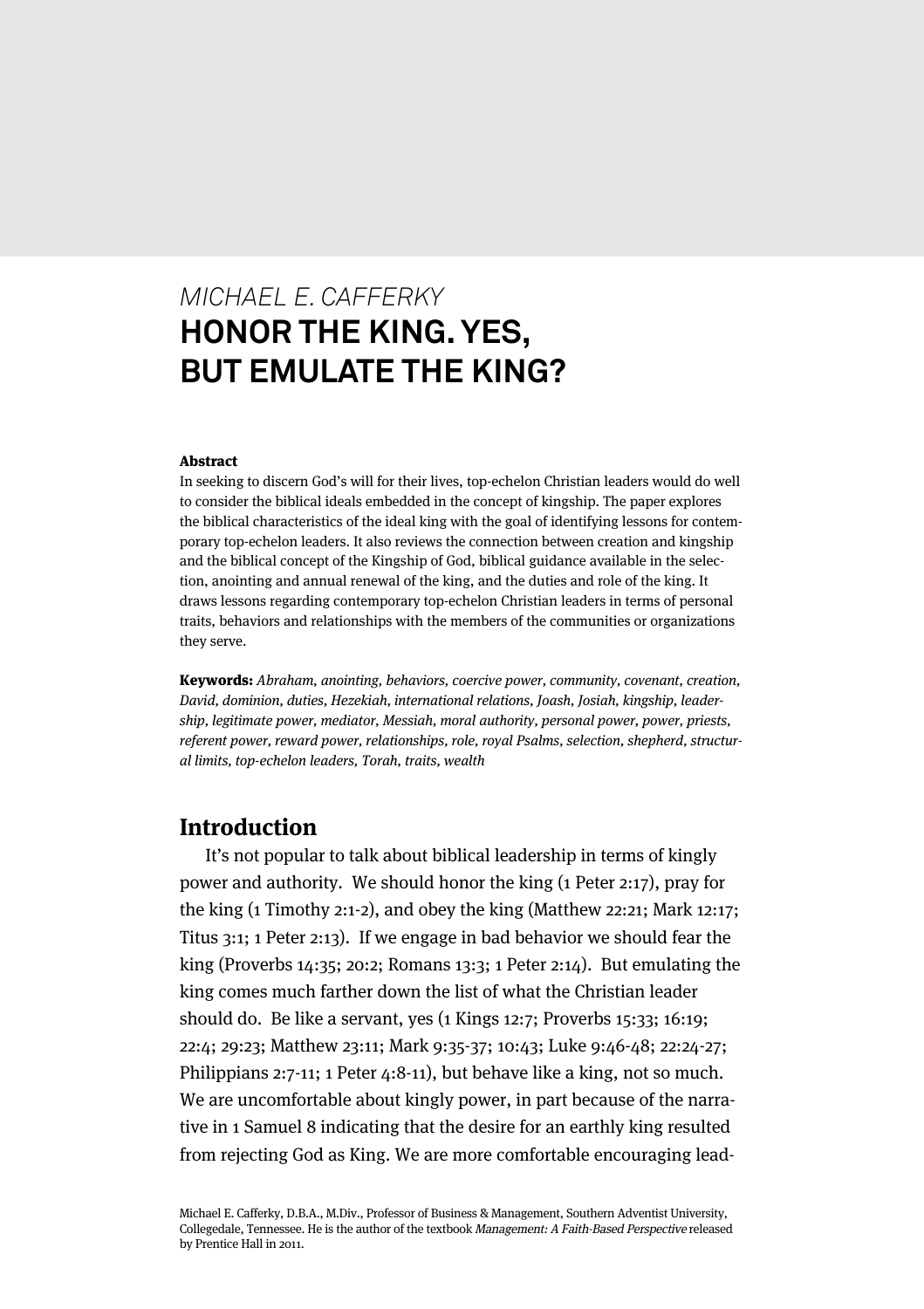ers to follow the model of Jesus the Gentle, Good Shepherd (1 Peter 5:2- 3). Mention a king as the model of leadership and we get uncomfortable. And, for good reason: Many of the biblical kings were scoundrels. Further, since the Bible was written earthly monarchs, emperors, dictators, prime ministers, and even democratically elected presidents have not covered themselves in glory. We are ambivalent about trusting them as role models.

In seeking to discern God's will for their lives, top-echelon Christian leaders would do well to consider the biblical ideals embedded in the concept of kingship. Leaders at all organizational levels might benefit from such consideration. However, upper echelon leaders of complex organizations face different types and intensities of pressures compared with mid-level leaders. They must share leadership with their close subordinates. This means, among other things, that they must take the lead in navigating the collective cognitions, capabilities and interactions of the organization's top leadership team. The higher up in the organization chart they advance the more competing interests in the organization, and the organizational politics that result from these interests, impact the work of leaders (Nelson & Quick, 2004, p. 257; Perrow, 1986). Further, senior level leaders are responsible for thinking about their organization as a whole as it responds to changes in the outside environment. Their viewpoint encompasses all the work processes and how they interrelate, as well as systems both inside and outside the organization. With experience, they develop the skill of tolerating ambiguous situations while setting the strategic agenda for the future. These are the leaders who must use their discretion to find a way through the maze of multiple plausible alternatives (Hambrick, 2007). As they mature, top-level leaders change their thinking patterns from looking at mere events in their day-to-day work, to observing the behavioral patterns across the organization over time and eventually to see the broader systemic influences and structures at play (Senge, 1990; Table 1 shows the different levels of thinking described by Senge.). Such maturity often comes along with an increased degree of discretion in decision making and with those temptations to abuse their authority. Leaders facing these challenges may find inspiration and guidance from the biblical record of kingship.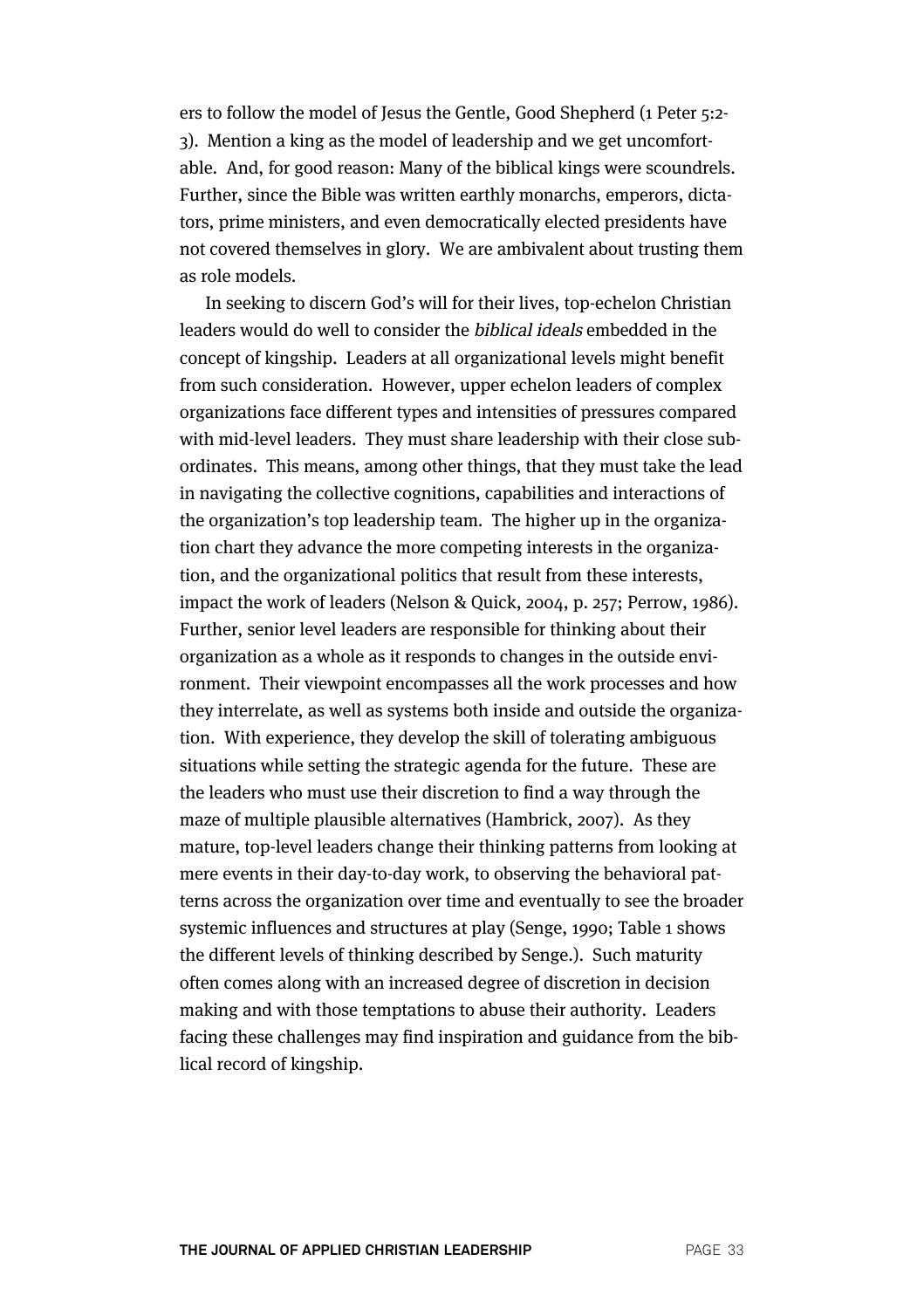#### Table 1

#### Thinking Patterns at Various Organizational Levels

| <b>THINKING PATTERNS</b>                                                                            | <b>LEADERSHIP LEVEL</b>      |
|-----------------------------------------------------------------------------------------------------|------------------------------|
| Events that affect individual workers<br>and work teams on a day-to-day basis                       | Front-line level supervisors |
| Behavior Patterns of work units and<br>work processes                                               | Middle level managers        |
| Internal and external Systemic<br>Structures that influence behavior<br>patterns and work processes | Senior level leaders         |

The purpose of this paper is to explore the biblical characteristics of the ideal king with the goal of identifying lessons for contemporary topechelon leaders. A secondary purpose is to provide a biblical foundation for other scholars to use when evaluating leadership theories through the lens of Scripture, particularly theories that have implications for top-level leaders, such as upper echelons theory (Hambrick, 2007) and transformational leadership theory (Bass, 1985, 1990, 1996; Burns, 1978). To achieve this purpose the paper first will review the connection between creation and kingship and the biblical concept of the Kingship of God. It will review the biblical guidance available in the selection, anointing and annual renewal of the king. The paper will explore the biblical duties and role of the king. It will then review the experience of King David, who became the prototype of the ideal king. The paper will draw lessons regarding contemporary top-echelon Christian leaders in terms of personal traits, behaviors and relationships with the members of the communities or organizations they serve. Finally, the paper will offer opportunities for research for consideration.

## **Creation and Kingship**

Some scholars see planted in Genesis the seed that later developed into the idea of kingship. The human being as king reigning on earth is both a present reality and an eschatological hope for the future. The present reality is portrayed in the first chapter of Genesis:

And God blessed them; and God said to them, "Be fruitful and multiply, and fill the earth, and subdue it; and rule over the fish of the sea and over the birds of the sky, and over every living thing that moves on the earth. (Genesis 1:28)

When God created humans, He created us in His own image and in royal fashion gave both men and women the royal status of having dominion over the whole earth as God's representatives. Just as God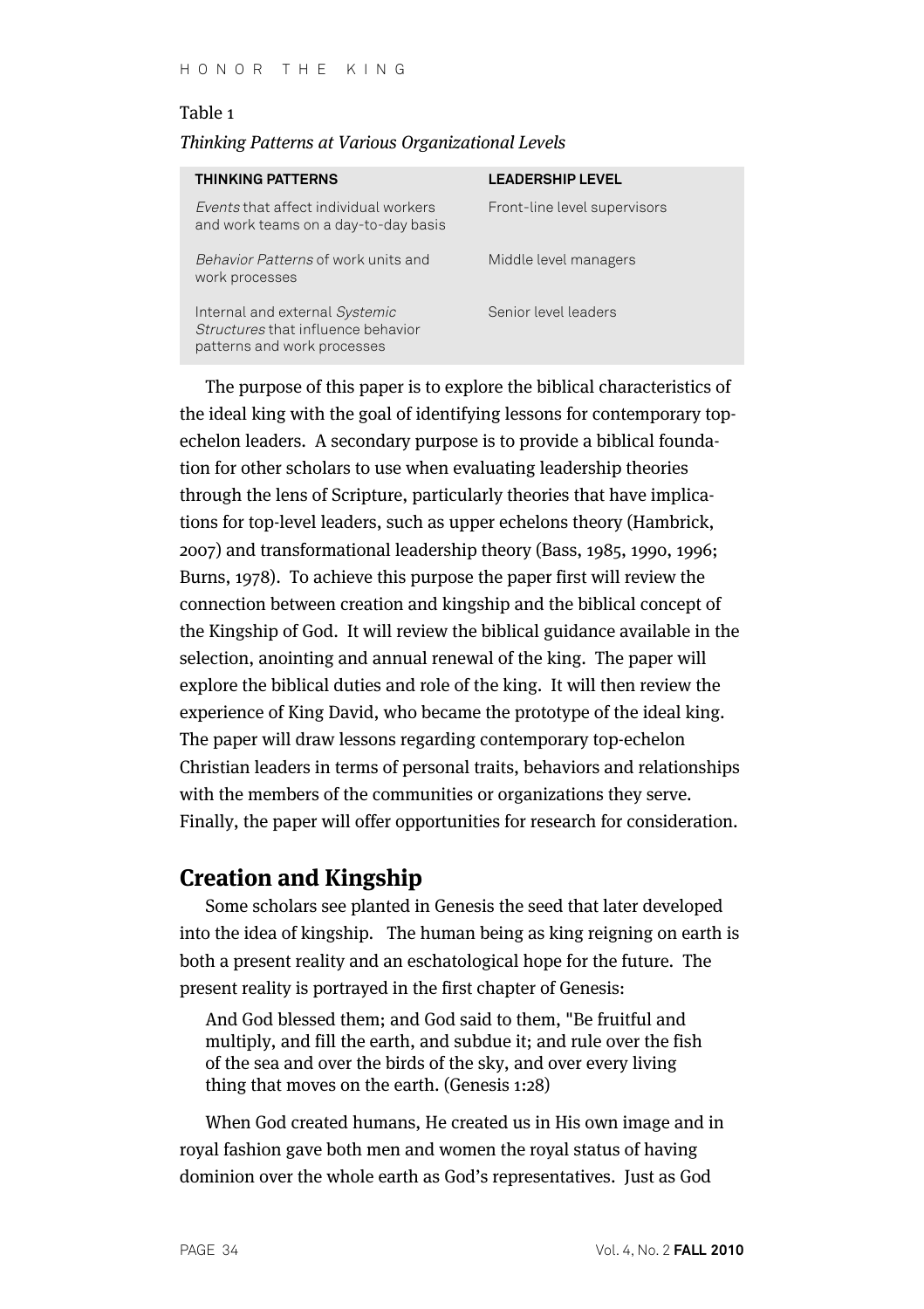creates in order to serve His creation, so all human beings are to have dominion over the earth in a way that leads to harmony, peace and wellbeing. Humans serve each other not to oppress or diminish each other but to treat everyone with royal dignity. For example, when we talk about the "customer is king," in biblical terms this is a true statement, though in a slightly different way than we often mean. If we truly viewed every human being as having royal dominion, we would treat each person with the royal dignity they deserve.

If Genesis Chapter 1 presents the beginning of the kingship concept, Revelation portrays its eschatological culmination:

And there shall no longer be any night; and they shall not have need of the light of a lamp nor the light of the sun, because the Lord God shall illumine them; and they shall reign forever and ever. (Revelation 22:5)

Here the writer of Revelation portrays humans who successfully experience the consummation of God's great work of salvation as ruling as kings on the new earth for eternity. The context of this promise draws upon language reminiscent of the Garden of Eden as the setting in which the first royal commission was given. (See also Bandstra, 1992.)

The creation ideal of kingship offers interesting food for thought by contemporary leaders who want to be covenantal in their leadership. First, kingship is a gift of God. Second, the essential relationship that we have with each other is that of kings relating to kings under the authority and divine influence of the King of the Universe. These two elements of kingship appear to remain all through the Bible, especially when the Bible writers present the concept of earthly state kings.

# **Kingship of God**

We cannot discuss the biblical concept of king unless we also explore the role of Yahweh as King (Gray, 1961; Kenik, 1976; Perdue, 1974; Roberts, 2002). It is the kingship of God that is the foundation for the good earthly kings. For example, Psalm 45 portrays the kingdom and the throne of God as being present in the throne of David. When the earthly king exhibits the principles of truth, humility, righteousness and justice, the divine kingdom is present and active among the people (Selman, 1989, p. 176).

The kingship of God and the corresponding concept of the kingdom of God is a comprehensive Old Testament theme integrated into the thinking of many Bible writers in both the Old and New Testaments. Earthly kings and the symbol of their power—their thrones, visible to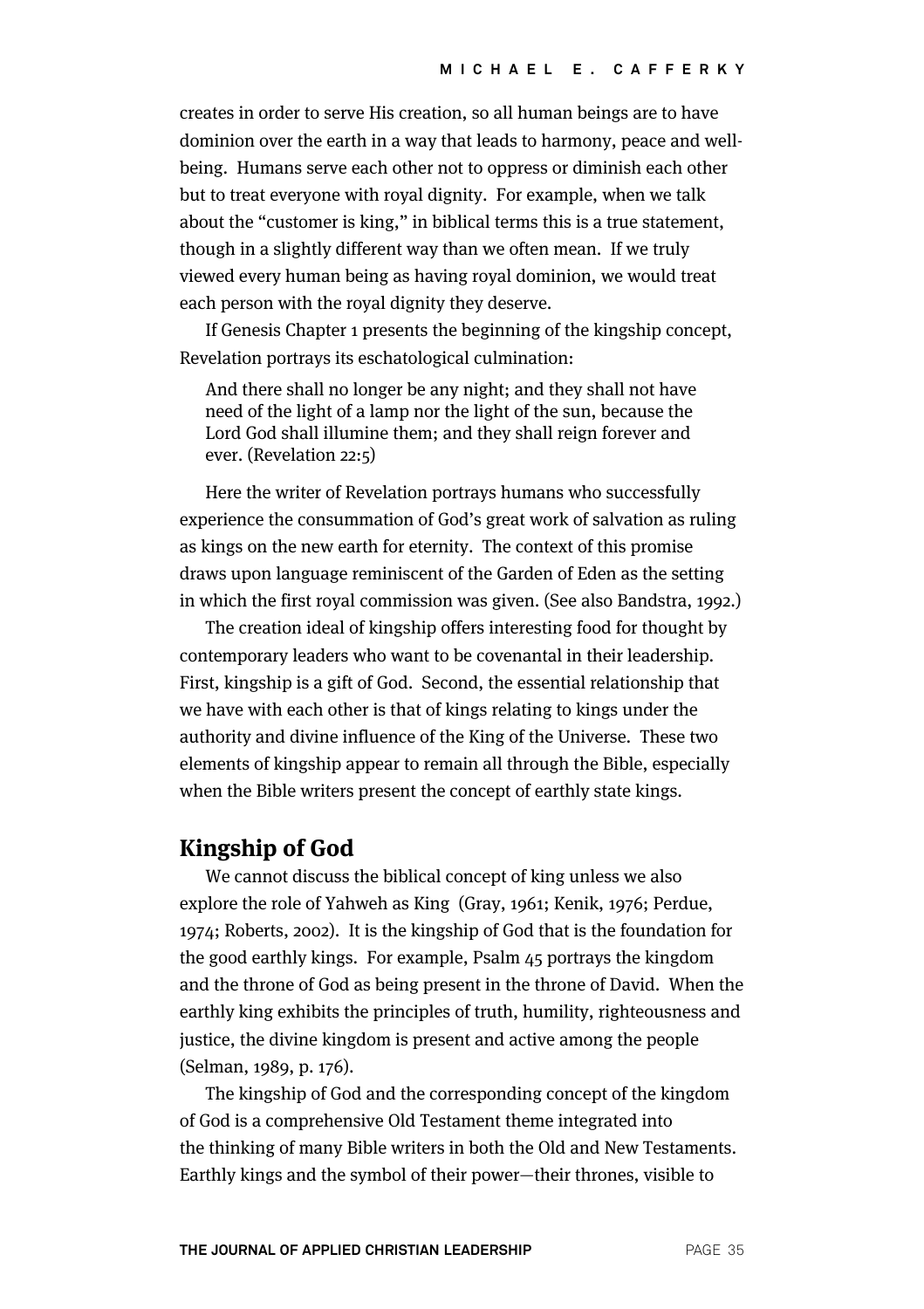men—are divinely appointed extensions of God's kingship (Alexander, 1998; Psalm 45; Selman, 1989).

As Supreme King of the Universe, God is the one in charge of appointing earthly kings and removing them from earthly power (1 Samuel 2:7-8; Psalm 72:11; Proverbs 8:15-16; Daniel 2:21, 37). This concept began at creation and then continued when God called Abraham to leave his family and homeland. God promised to make of Abraham a great nation (Genesis 12:1-3), a divine promise that included the ownership of much land and many descendants. The books of Joshua, Judges and Samuel up to the reigns of David and Solomon portray the gradual fulfillment of the Abrahamic promise. The books of 1 Kings and 2 Kings portray the reversal of this process beginning with the second twenty years of Solomon's reign and continuing with the leadership of unfaithful kings, culminating eventually in the deportation of Israel to foreign nations (Alexander, 1998; see also Matthew 1:17).

While Abraham is not described in terms of being a king, he is presented in a role similar to his contemporaries who were kings (Genesis 14:1-24; 21:22-34; 23:6). In more direct terms God promises to Abraham that kings will come from his seed. The same promise is repeated to Jacob (Genesis 17:6, 16; 35:11). When David is installed as king, God, the King of the Universe, chooses him as prince, and makes a covenant with him in terms similar to the terms promised to Abraham. Although it is a mere human who sits on the royal throne, this throne is really God's throne (1 Samuel 13:14; 2 Samuel 7:1-17; 1 Chronicles 17:4-14; 28:5; Psalm 132:12, Alexander, 1998).

The Bible writers portray God as the ultimate King who selects and appoints earthly kings to serve Him and His people. Even when the earthly kingship was initiated, the fundamental principles of the theocracy of the state, whereby God was the supreme Leader, were not expected to change.

# **Selection, Anointing, and Annual Renewal**

Under the model of the ideal kingship, not just anyone could become king through force of his own will. The true king was to be chosen by God from among the community. However, God works through recognized community leaders to execute His will in the selection process. For example, Samuel is the one who identifies Saul and then David to be the first of Israel's kings.

Biblical kings were anointed rather than crowned. From one point of view, the king was merely one man among many, a man representing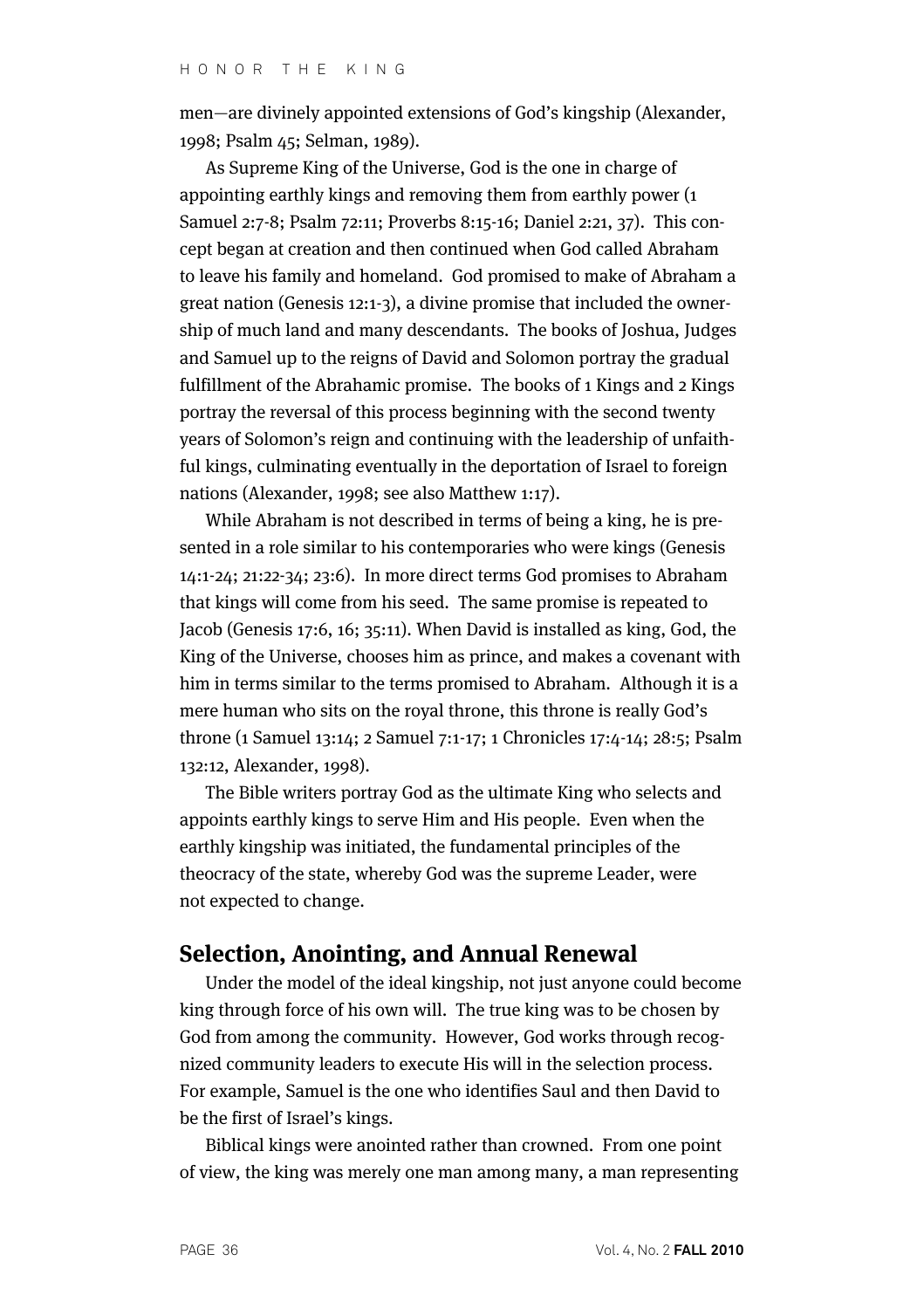all citizens. From another point of view, the anointing was an essential characteristic of a king, marking him as in a special relationship with God to be the king and shepherd of Yahweh's people (2 Samuel 5:1-3; Psalm 2:6).

In the anointing, the emphasis was on God's relationship with the king rather than the king's preeminence over his subjects. Instead of accepting a crown of authority, the king subjected himself to a ceremonial purification rite whereby God's power was conferred upon him to accomplish all the good envisioned in the covenant promises for the people and for their land.

In some ways the anointing was recognition of God's authority. To lay hands on the king or refuse to obey the king was taboo (1 Samuel 9:16; 10:1; 24:6; 26:9; 2 Samuel 1:14; 4:9). Anointing by a priest or prophet in the holy city, Jerusalem, signified that it was God who was anointing this person for service. The king represented his people before God (Launderville, 2003, pp. 289-340; Mowinckel, 2005/1956). Anointing set him apart (holy) in a way similar to that of a priest. Anointing also signified God's blessing and influence in his life, and was a symbol of the transfer of the power of the Holy Spirit onto the king, giving him a new heart and divine power to make decisions and take actions—all signifying that he had a new relationship with God (1 Samuel 10:6, 9).

The anointing occurred at the beginning of his reign and may have been repeated annually in a ritual of humiliation where the king was expected to proclaim the spiritual platform of his leadership, proclaiming an oath of innocence before God that he had not abused his power. He declared himself to be a faithful follower of God, loyal to the principles of the covenant. He then swore an oath of continued fidelity to the covenant and devotion to fostering justice in the land (Kenik, 1976; Launderville, 2003; Mowinckel, 2005/1956; Selz, 2008).

The people expected the king to come before them annually to renew his commitment to follow the covenant relationship with God. In this service of humility, which took place at the New Year Festival and in response to questions by a priest regarding his moral conduct, the king swore an oath of fidelity to the covenant. He expressed his sincere desire to promote justice and peace by his personal conduct throughout the land. The "Royal Psalms" record the speeches and hymns that kings presented at this annual event. See, for example, Psalms 2, 18, 20, 21, 45, 72, 89, 101, 132, and 144, and also 2 Samuel 23 (Kenik, 1976; Rengstorf, 1962; Selz, 2008).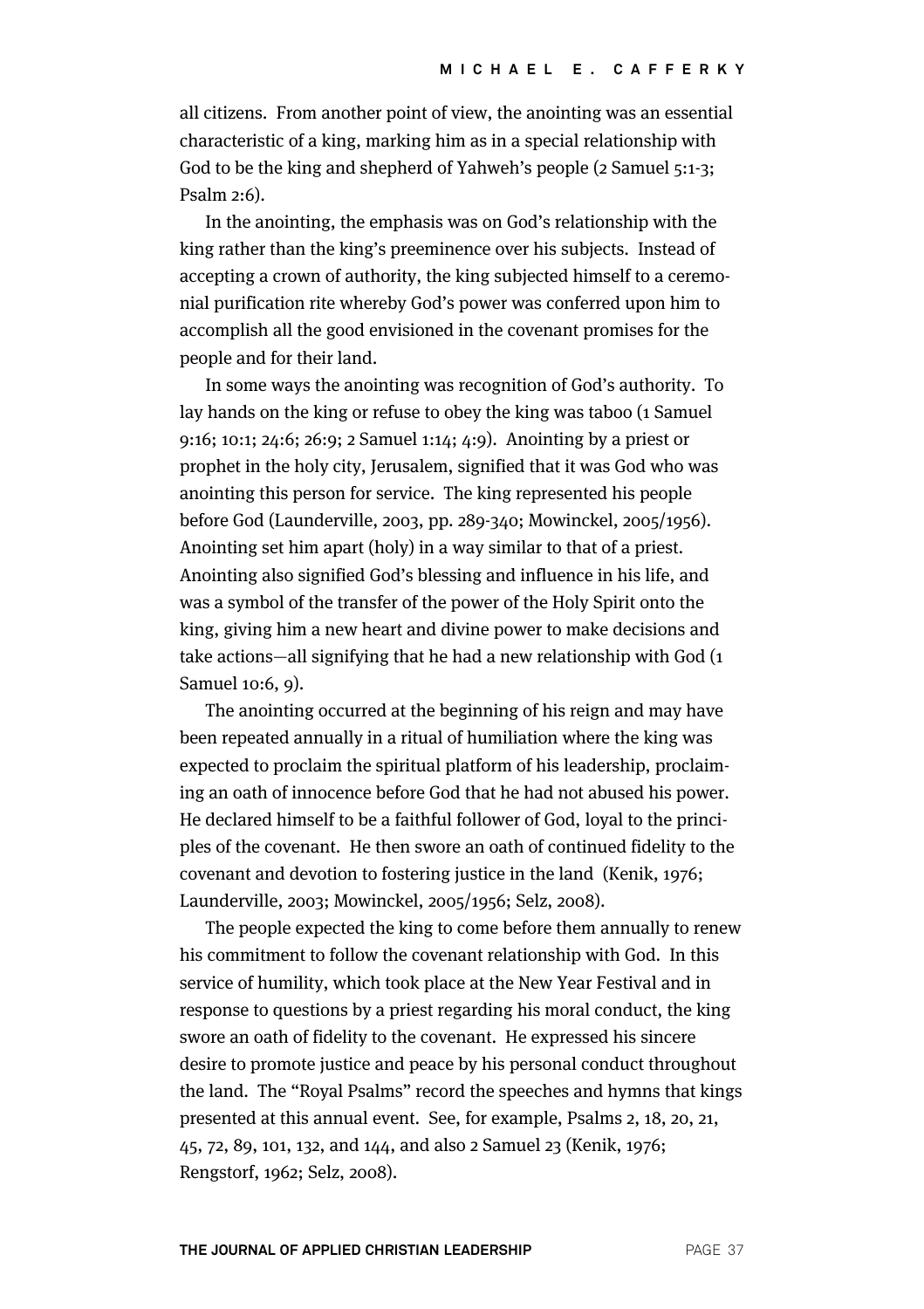# **Duties and Role of the King**

Slight differences of opinion exist regarding the primary duty of the Israelite king. Levinson (2001) states that the primary duty was to administer justice by ensuring that social policies provided equal access to legal protection for those on the margins of society, such as widows and orphans (Psalm 72:4). In his deeds the ideal king was truly a prince of peace (compare with Zechariah 9:10). His actions were covenantal in nature, bringing shalom of well-being and harmony to the land that was envisioned in covenant promises (Isaiah 11:1-5). The king also protected the interests of the state as a whole. If the state was threatened, the people expected God to work through the king's political, economic or military influence to save the nation (Launderville, 2003; Kenik, 1976).

With a slightly different though not contradictory emphasis, Brueggemann (1997) states that the primary activity of the king was to study the Torah and submit to the demands and conditions of the covenant (p. 607). Israel's king was the anointed human agent to do God's will on earth. His fundamental focus was to "assure in Israel a covenantal mode of communal existence" (p. 697).

The fundamental expectation of the king finds its roots in the directions that Moses provided during his last days as the nation's leader (Deuteronomy 17:14-20; see on this passage Block, 2005; Brueggemann, 1997; Dutcher-Walls, 2002):

Now it shall come about when he sits on the throne of his kingdom, he shall write for himself a copy of this law on a scroll in the presence of the Levitical priests. And it shall be with him, and he shall read it all the days of his life, that he may learn to fear the LORD his God, by carefully observing all the words of this law and these statutes, that his heart may not be lifted up above his countrymen and that he may not turn aside from the commandment, to the right or the left; in order that he and his sons may continue long in his kingdom in the midst of Israel. (NASB)

The King was to make his own personal copy of the Law. This would provide him accessibility to the principles of the law on a daily basis. The copy of the Law placed him on the same plane as that enjoyed by the Levitical priests, thus subjecting him to an objective standard of morality. He was to copy the manuscript in the presence of the Levitical priests. This would assure the larger community that the king had not changed the law to suit his desires. Here we see a balance of power shared with the priests. The king was expected to read the law every day in order to learn piety; daily devotions are needed for someone who faces perplexing problems and complicated political issues. Further,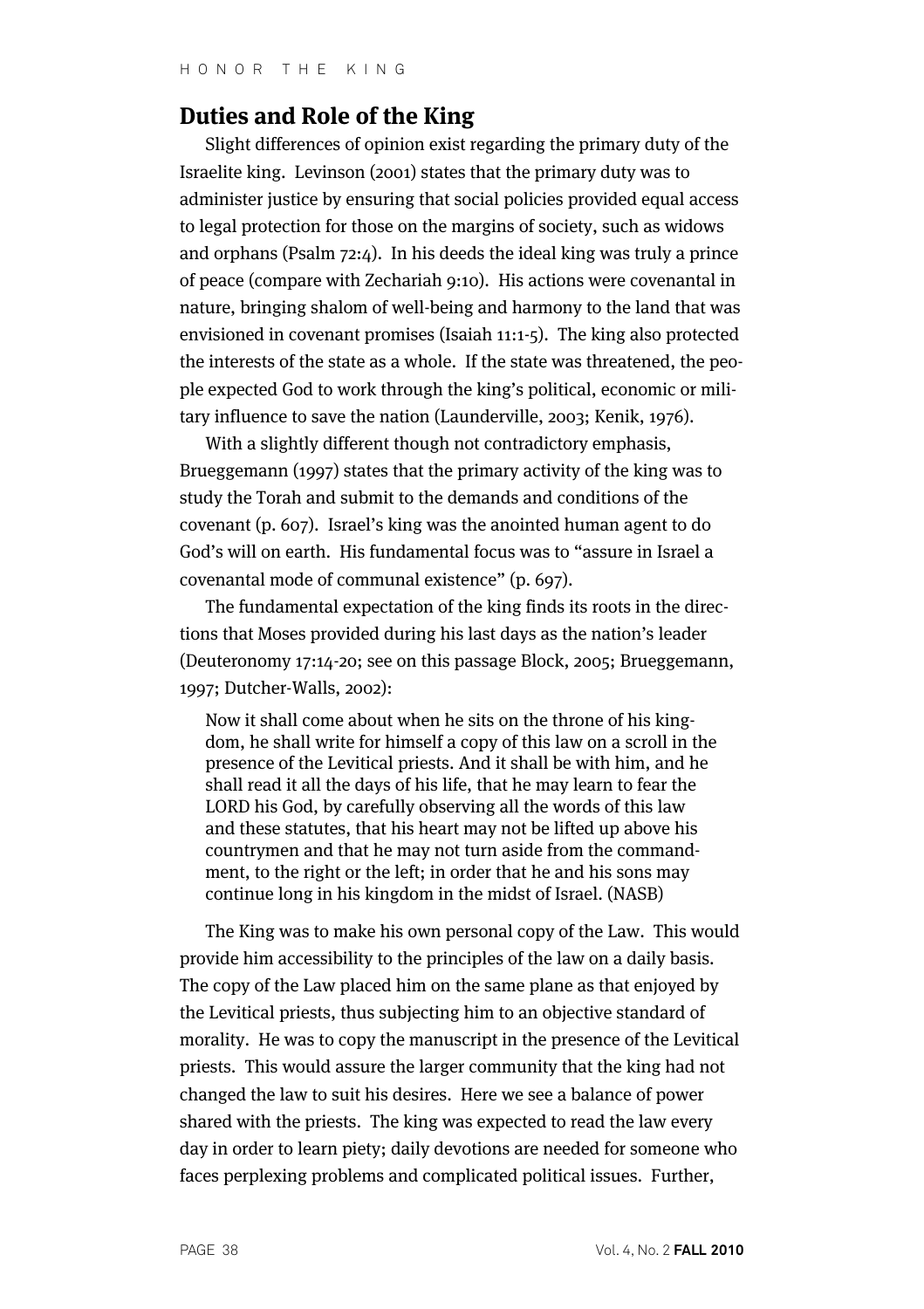because the standard of behavior among the community would rise no higher than that of the king, he was to be a model to others by observing the law. This would promote humility, reminding him that he was one from among many in the community.

We find references to the responsibilities of the king in several places in Scripture. When Samuel installed King Saul as the first king of Israel, he announced to the people the rights and duties of the king and then wrote these in a book (1 Samuel 10:25). In the second book of Samuel, we have recorded in some of David's last words a poetic description of the king's role (2 Samuel 23:3-4). Likewise, Proverbs records many duties of the king: see Proverbs 1-9:28; 14:35; 16:10, 12-15; 19:12; 20:2, 8, 26, 28; 21:1; 22:11; 25:2, 5-7; 29:4, 14 (Kenik, 1976).

When Joash was anointed king, he was brought to the tabernacle, where he was given two important royal symbols: a crown and the book of the testimony for reading and following, a probable reference to the written law of the covenant (2 Kings 11:12; see also Exodus 31:18; 32:15; Deuteronomy 4:45; 6:17, 20; 1 Kings 2:3-4; 1 Chronicles 22:13; Psalm 19:7; 119:13-16). Duties of the king are counted in several of the Psalms. In Isaiah 11:1-5 we see the potential of the monarchy to bring wellbeing and harmony to the land. This must be nothing less than shalom (peace) (cf. Psalm 1:1-3).

We often think of the High Priest as fulfilling the role of mediator between God and the people. While this is true, ancient kings also did the work of mediator through their role of preserving the primacy of the Torah in bringing about the life of covenantal shalom for the nation (Brueggemann, 1997, p. 600-621; Launderville, 2003). Examples of kings who were faithful in fulfilling their mediation role include David, who became the gold standard for all kings to emulate thereafter, Hezekiah, though he was criticized by Isaiah the prophet (Isaiah 37:15-21; 38:2-7), and young Josiah, who implemented significant reforms in the land when he came to power.

If the king was to be faithful in leading the nation in following the Torah, his power must be limited to prevent him from becoming a tyrant. He was not authorized to develop such a large standing army that he could then use it to rule as a tyrant over the nation. He was not to take into marriage too many daughters of foreign kings, since doing so would create too many complicated entanglements for the nation. He also was limited in terms of the wealth he could develop, thus preventing him from taking extraordinary control over the economic system so that he could gain power and status above his fellow countrymen (see Table 2).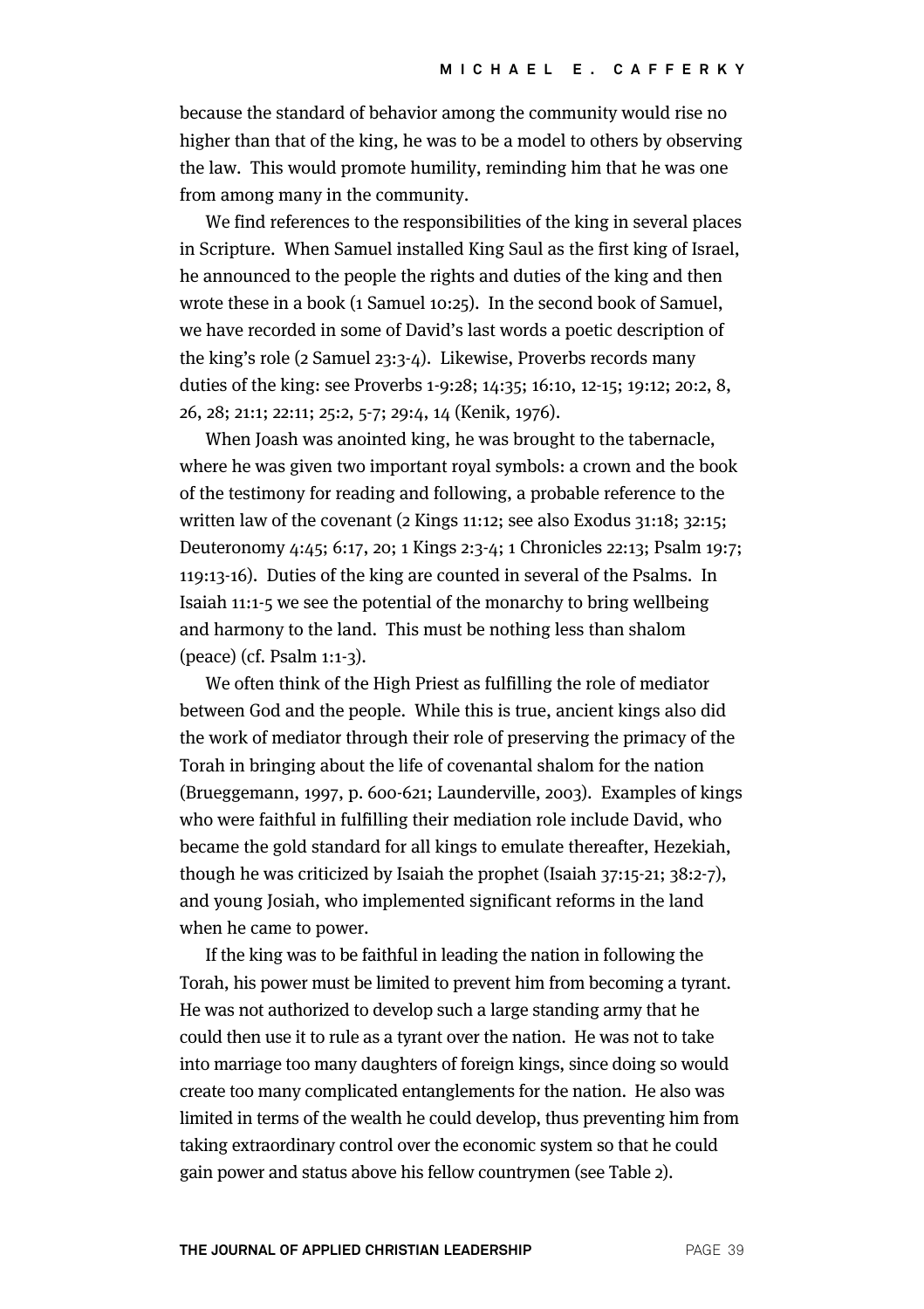#### Table 2

#### Structural Limits on Biblical Kingly Power

| <b>POWER SOURCE</b>                                                                                               | <b>STRUCTURAL LIMITS FROM</b><br>DEUTERONOMY 17:16-17                                                                                                                                                                         |
|-------------------------------------------------------------------------------------------------------------------|-------------------------------------------------------------------------------------------------------------------------------------------------------------------------------------------------------------------------------|
| Horses: Used primarily for<br>military purposes such as<br>pulling chariots                                       | "Moreover, he shall not<br>multiply horses for himself,<br>nor shall he cause the people to<br>return to Egypt to multiply horses,<br>since the LORD has said to you,<br>'You shall never again return that<br>way."" (v. 16) |
| Wives: Arranging marriages<br>with daughters of foreign kings<br>would increase his power                         | "Neither shall he multiply wives<br>for himself, lest his heart turn<br>away" (v. 17)                                                                                                                                         |
| Wealth: Large amounts of capital<br>would give the king extraordinary<br>power of exclusion over common<br>people | "Nor shall he greatly increase<br>silver and gold for himself."<br>(v. 17)                                                                                                                                                    |

In these structural limitations we see tensions. First, the king should adequately defend the nation against foreign intrusion but at the same time not have such a powerful military that he could use it to abuse his power. Second, the king should extend his influence into other nations while not becoming entangled in international politics through marriages. Third, the king was an important force for economic prosperity but was not to build his personal wealth above his fellow citizens (Dutcher-Walls, 2002; Launderville, 2003).

In many ways the work of the king was primarily and essentially a covenantal, moral work. Decisions about national and international relations were at their root moral decisions. While the priests and prophets had an important role to play in educating the people about the covenant, it was the King who was responsible for ensuring that the people understood God's law.

# **David the Prototype**

David's ascension to power overlaps the fall of King Saul. In many ways David is similar to Saul. What differentiates them is that David's heart follows Yahweh's heart. David asks for counsel from God before making decisions while Saul does not (George, 2002). Except for the high-profile sins of murder and adultery, David is considered the prototype of the Messiah-King who would come in the future to restore the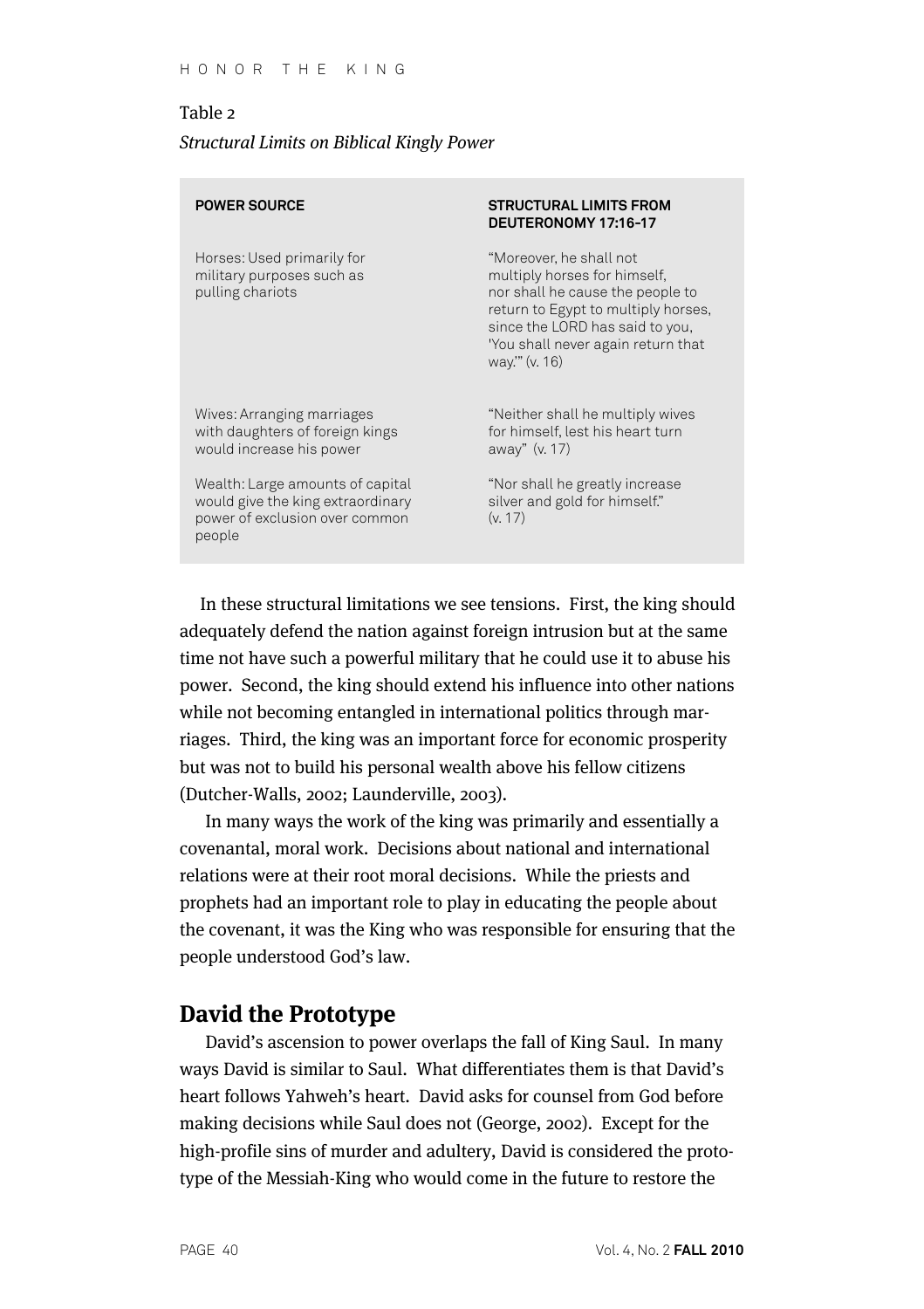land and the people (1 Kings 14:8; 15:3-5; Acts 13:22). David was sincerely and humbly repentant. He listened to the prophet who held up the mirror of his failings.

David, one of the most popular of Israel's kings, is highly revered even to this day. The people saw in David a fulfillment of Moses' desire for a national leader who served as a shepherd (Numbers 27:17; 2 Samuel 5:1-5). More is written in the Bible about David than about any other King. David was a complex individual who displayed a variety of character traits. On the one hand, he was a caring individual. On the other hand, he displayed the ability to use violence to consolidate his power. He showed the ability to form strong friendships. He exhibited extraordinary oratory skills and astute political skills. Yet he succumbed to temptations.

David had his failings but he was effective as a leader, becoming the most powerful of Israel's kings. He was not content to sit back and discuss the moral virtues of a situation, though he did plenty of contemplation, as illustrated in the many Psalms he wrote. He was a man of action as a change agent. He unified the nation and built it into a world power among the community of nations. He unified the government under a common set of religious values designed, in part, to administer justice.

One of the great turning points in David's life was his adultery with Bathsheba, the wife of Uriah, whom he sent into battle to be killed. This act of treachery, coercion and disloyalty had a major impact on the nation. Violence and disloyalty plagued David the rest of his reign, even though he experienced a complete spiritual transformation through accepting responsibility for his actions and repenting. This violence began in his household and spread throughout the kingdom, becoming the chief reason David was unable to complete his dream of building a temple (McConkie & Boss, 2001).

David's humility was maintained when he was unable to prevent deception and dissention in his own family, including Absalom's rebellion (2 Samuel 13-15) which occurs, in part, because justice is not as extensive as David had hoped and dreamed (Bosworth, 2006; McConkie & Boss, 2001). Had justice been experienced throughout the whole kingdom, there would have been no occasion for Absalom to rebel. In spite of his failings, for David success resulted from God's action. It does not come from amassing power or living by one's own abilities, talents or rules (Klein, 2004). Although David's relationship with God was not always perfect (2 Samuel 12:1-12; 2 Samuel 7), he was close to God. Unlike his predecessor, David consulted with God before making key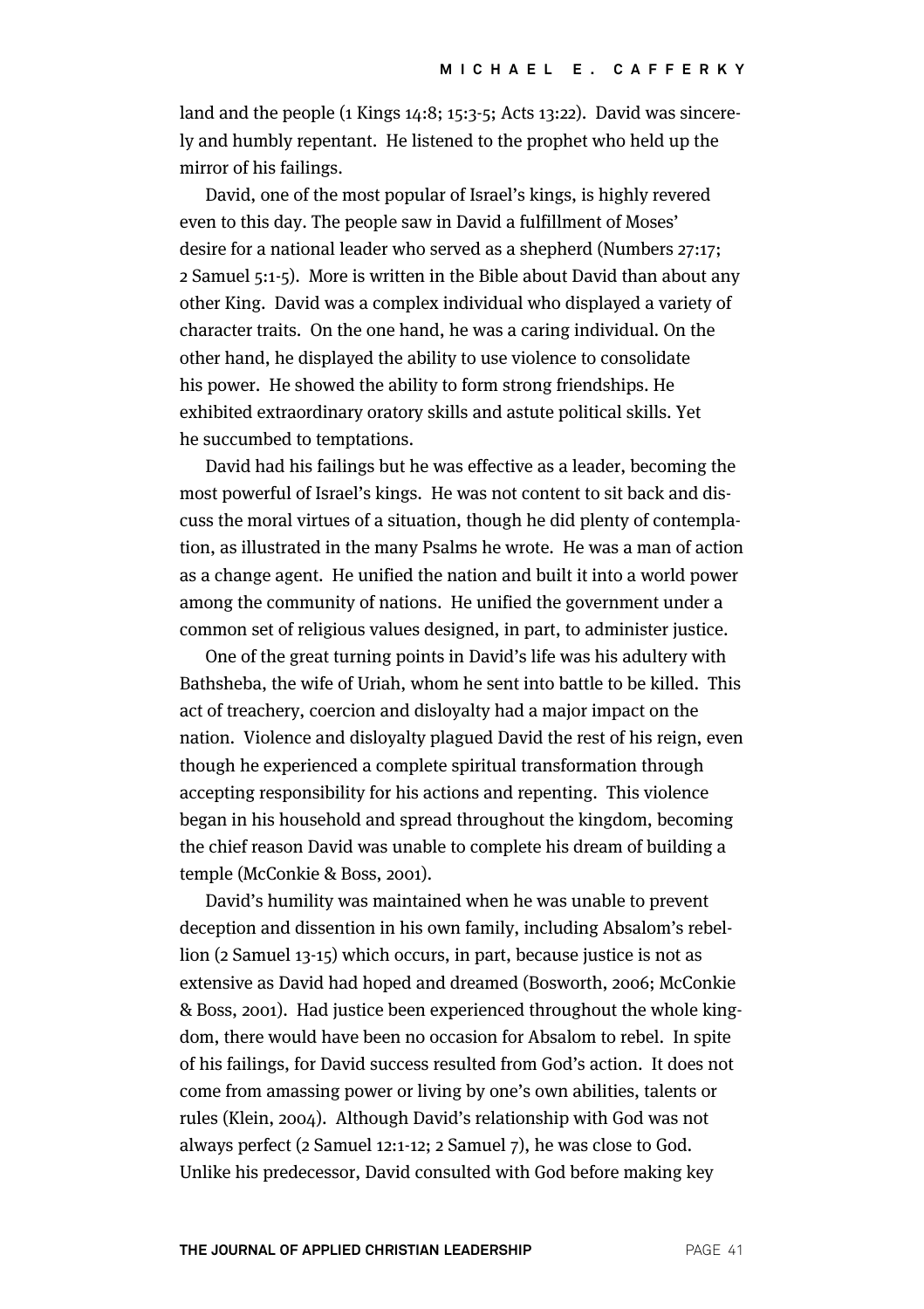decisions (1 Samuel 23:2,4; 30:8; 2 Samuel 2:1; 5:19; cf. 2 Samuel 22:10,15; Bosworth, 2006).

Just before king David died he added to the wise counsel of Moses, proclaiming that God's intent for national leaders was to fear God, rule over the nation with righteousness, and do good for the nation (2 Samuel 23:1-4). So loved was he that ever after David became the benchmark when considering the characteristics of the ideal king. The ideal king is a person whose heart is transformed by the Holy Spirit, signified by the anointing with oil at the coronation ceremony. He is God's Anointed One, holy to serve God, the ruler of the whole earth and the people, in a way similar to the priests being anointed for their spiritual service. He is a mediator between God and the nation. His close relationship with God gives him the power to bring peace, wellbeing, justice, and harmony to the land. With the covenant as his guide, the king is the protector and restorer of the people, not only from foreign powers but also from moral lapses. Under his reign good fortune would result for everyone (Mowinckel, 2005/1956).

In spite of the weaknesses of his leadership, the people loved David and looked forward to the day when someone like him would again rule in their land. Building his leadership on David's example of a spiritual foundation, Hezekiah also listened to the prophet. He engaged in intercessory prayer on behalf of Jerusalem. When he was healed miraculously, this became a sign of God's favor. Even so, Hezekiah was not the complete fulfillment of the Davidic ideal.

Josiah mediated on behalf of people not just by prayer but by action. He based his reforms on the book of Deuteronomy that had been found in the Temple (Deuteronomy 12-26). Josiah meditated daily on the Torah (Deuteronomy 17:18-20; cf. 2 Kings 22:10), he instituted centralized or corporate worship (Deuteronomy 12:4-6; cf. 2 Kings 23:8-9), and he fostered the unity of the nation (Deuteronomy 12:10-14; cf. 2 Kings 23:16-20; Launderville, 2003).

Unfortunately, not every king measured up to David's standard. Even David was not always consistent with the ideal. When Israel's kings strayed from their primary calling as mediators of the covenant, they exploited the people and abused their power (Jeremiah 22:13-14; Ezekiel 34:1-6; Brueggemann, 1997). David's son and successor, King Solomon, was the first to fall away from the ideal, especially during the second half of his reign. As a result the kingdom was destroyed and divided. Solomon, arguably the most successful in terms of economic development, was the first to openly defy the counsel of Moses regard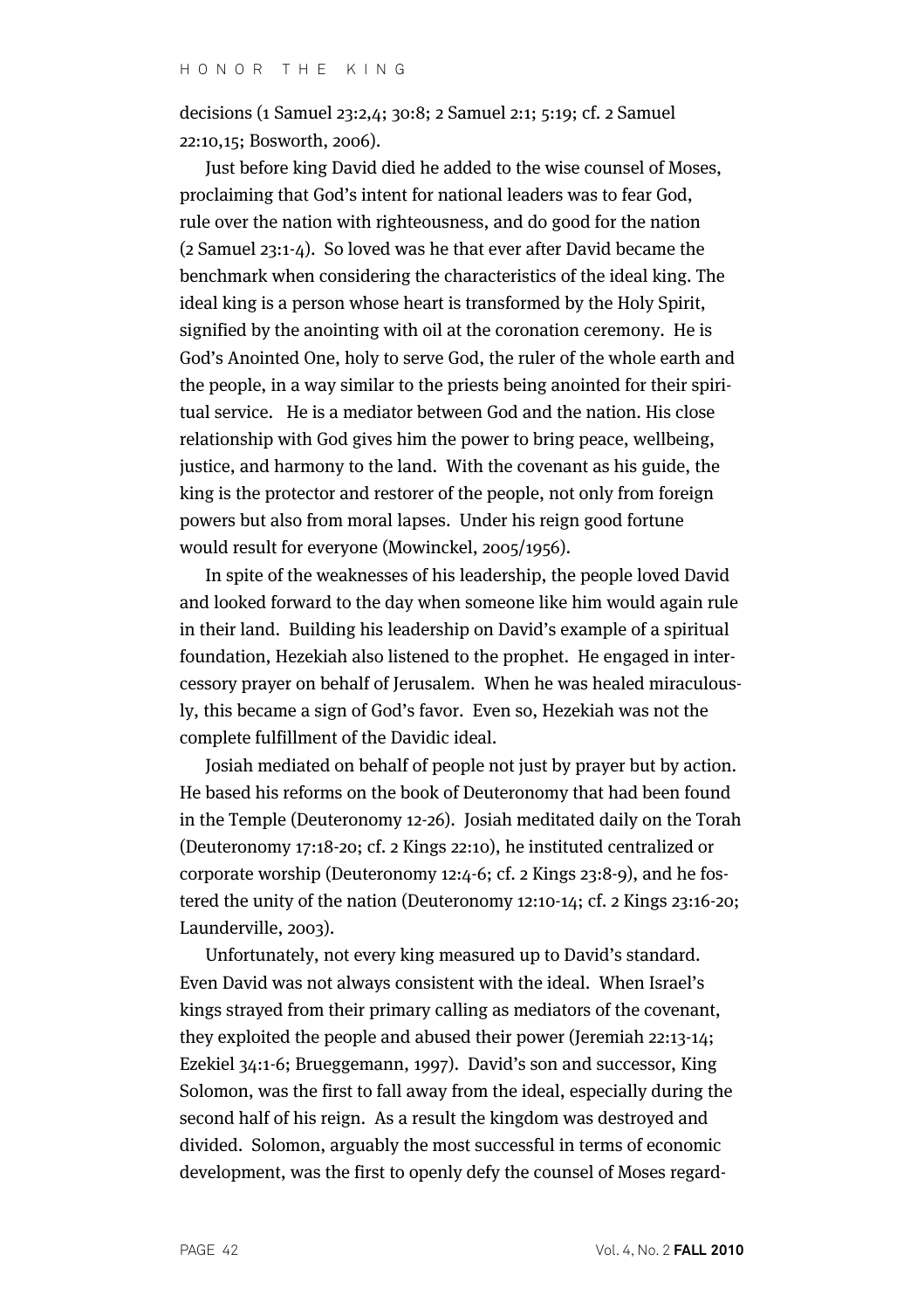ing the limitations on the king. The warnings that Samuel gave the people when the first king was enthroned were fulfilled in Solomon (1 Samuel 8:7-20). He built a large standing army, took many wives, and became the wealthiest king Israel would ever know (Deuteronomy 17:16- 18; 1 Kings 10:21-28; 11:1-4, 9-12; 2 Chronicles 9:25). He also taxed the people heavily and conscripted slave labor (Bosworth, 2006; Brindle, 1984, p. 228-233; Hauer, 1980).

Some kings allowed their status and power to corrupt their relationships. Instead of working for the good of the people, they worked for their self-interests. Like the kings of countries surrounding Israel, some kings deified themselves, thus crossing over the line between being God's Anointed Servant upon whom God's Spirit rests and being God. In the minds of the people, the line between human and divine became blurry (Brisch, 2008; Launderville, 2003; Selz, 2008). They gave their kings tremendous power to influence their behavior. Under some kings this resulted in harm to the nation.

So marked was the Davidic kingship in the minds of the people, the future hope of the Anointed One came to be seen as a David-like King. The hope of national moral, economic, and political restoration came to be associated with God's Anointed One. The qualities of the ideal king also were applied to the Messiah, who was always thought of as a descendant of David, not only in the biological sense but also in the spiritual sense (Isaiah 11:1, 10; 9:6; 16:5; 55:3ff; Micah 5:1; Jeremiah 17:25; 23:5; 33:17; 30:9; Ezekiel 34:23ff; 37:24ff; Amos 9:11; Launderville, 2003; Mowinckel, 2005/1956). When Jesus appeared in Galilee, the people quickly came to associate Him with the promise of the Anointed One. This association had deep significance to all who heard Him teach or saw Him heal. The eschatological hope for one like the Anointed One from the line of David to return and reign was forever after associated by the Christians with Jesus the Messiah. This theme is taken up one last time by John in the book of Revelation when he describes Jesus Christ culminating the great plan of salvation in Davidic terms (2 Samuel 7:12- 16; Isaiah 9:7; Jeremiah 23:5; 30:9; 33:15; Ezekiel 34:23-24; 37:24-25; Hosea 3:5; Matthew 1:1, 17; 9:27; 12:23; 15:22; 20:30-31; 21:9, 15; 22:42-45; Luke 1:32-33; 4:15-22; 18:38-39; Acts 2:29-36; 5:31; 13:22-23; Romans 1:3; 4:6; Revelation 5:5; 22:16; Bauer, 1995; Matera, 1982; Visser 't Hooft, 1947).

Leaders can have either a positive or a negative impact on followers. Charismatic leaders who have a positive impact on followers use their power by focusing on the good of the organization or community they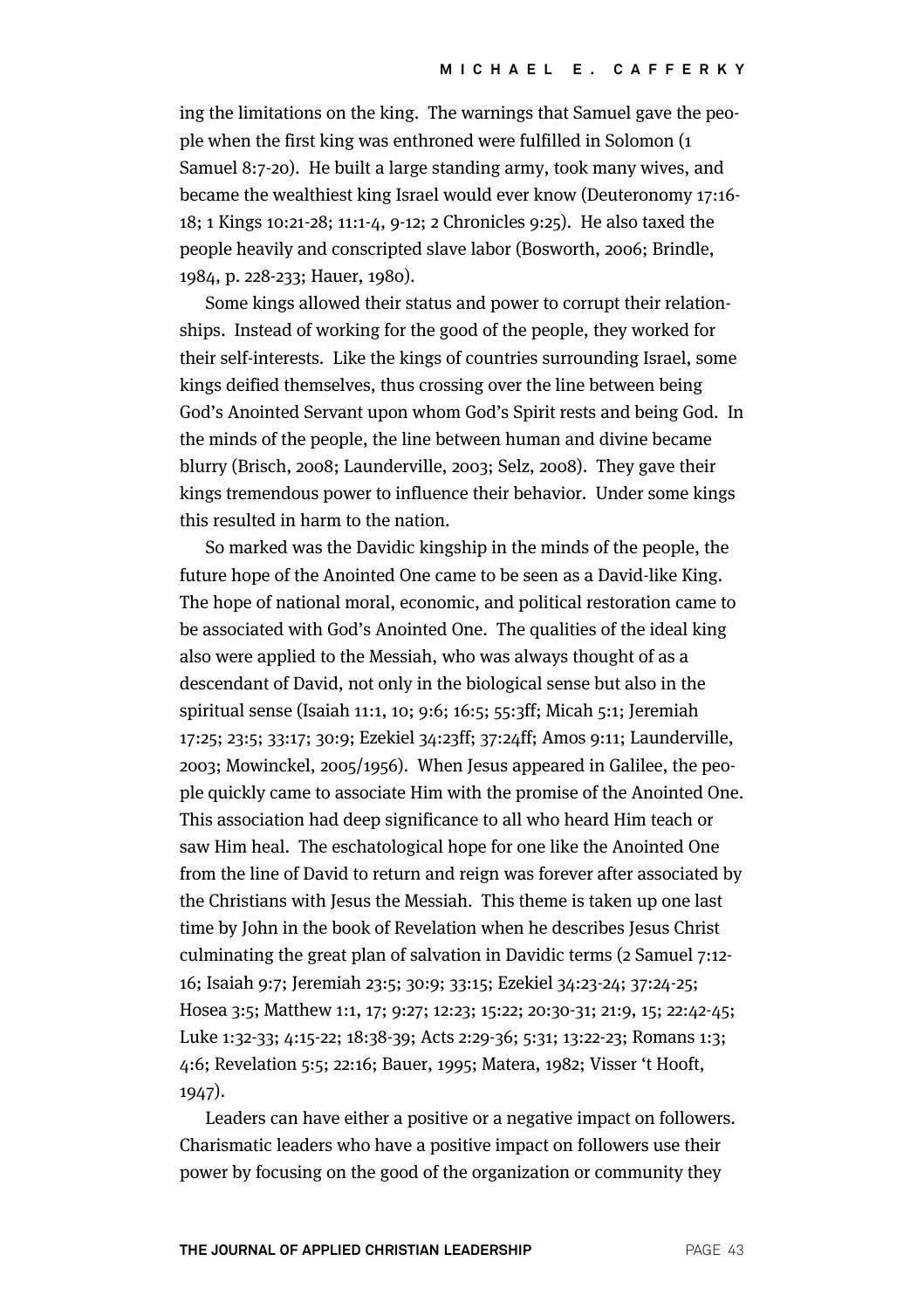serve. They encourage followers to identify with the needs of the organization rather than the leader. Charismatic leaders like King Ahab who have a negative effect on followers focus their use of power on themselves, encouraging followers to become devoted to themselves rather than to the organization and its needs.

When charismatic leaders take actions that are perceived by followers to be too risky, they make enemies. For example, the leader who is overly optimistic in a way that is unwarranted may not see the flaws in his or her vision. One could speculate that Solomon may have experienced hubris. Also, if the leader does not listen to the community, he or she risks having followers who become disillusioned (Yukl, 2010). The experience of Rehoboam is hauntingly reminiscent of this behavior.

In the kingship we see present issues related to the types of power identified by French and Raven (1959). The king held the highest office or rank in the land; he had legitimate power of position as the people believed that the king was appointed and anointed by God. Support of the king by community leaders, such as prophets, priests and elders, validated God's choice. The people believed that a king such as David had supernatural power; he had expert power in organizing and war. As discussed above, the king's personal power came through his charismatic traits and behaviors that were accepted by the people. As the king's charisma had its impact with followers, they offered the king referent power by identifying with him and aspiring to be like him. The people believed that the king could bring to reality the rewards of the covenant promises. Such reward power was part of the hope Israel maintained for future kings. Israelite kings also had coercive power as the commanderin-chief of the armed forces. Through international diplomacy the king could make commitments that he expected citizens to help him fulfill. With a simple word the king could relegate any citizen either to a life of ease or a life of terror. If the king wanted to build a palace, he simply could coerce workers into slavery to perform the work necessary to achieve the goal.

# **Lessons for Contemporary Leaders**

If we were to take the biblical ideal for the top-echelon leader and apply it to today's top-echelon leaders, what leadership traits, behaviors and relationships might we expect to see?

Following the biblical standard for the ideal king, contemporary topechelon leaders will work to develop personal attributes of humility and integrity (DuBrin, 2010; Kirkpatrick & Locke, 1991; Russell, 2001; Woolfe,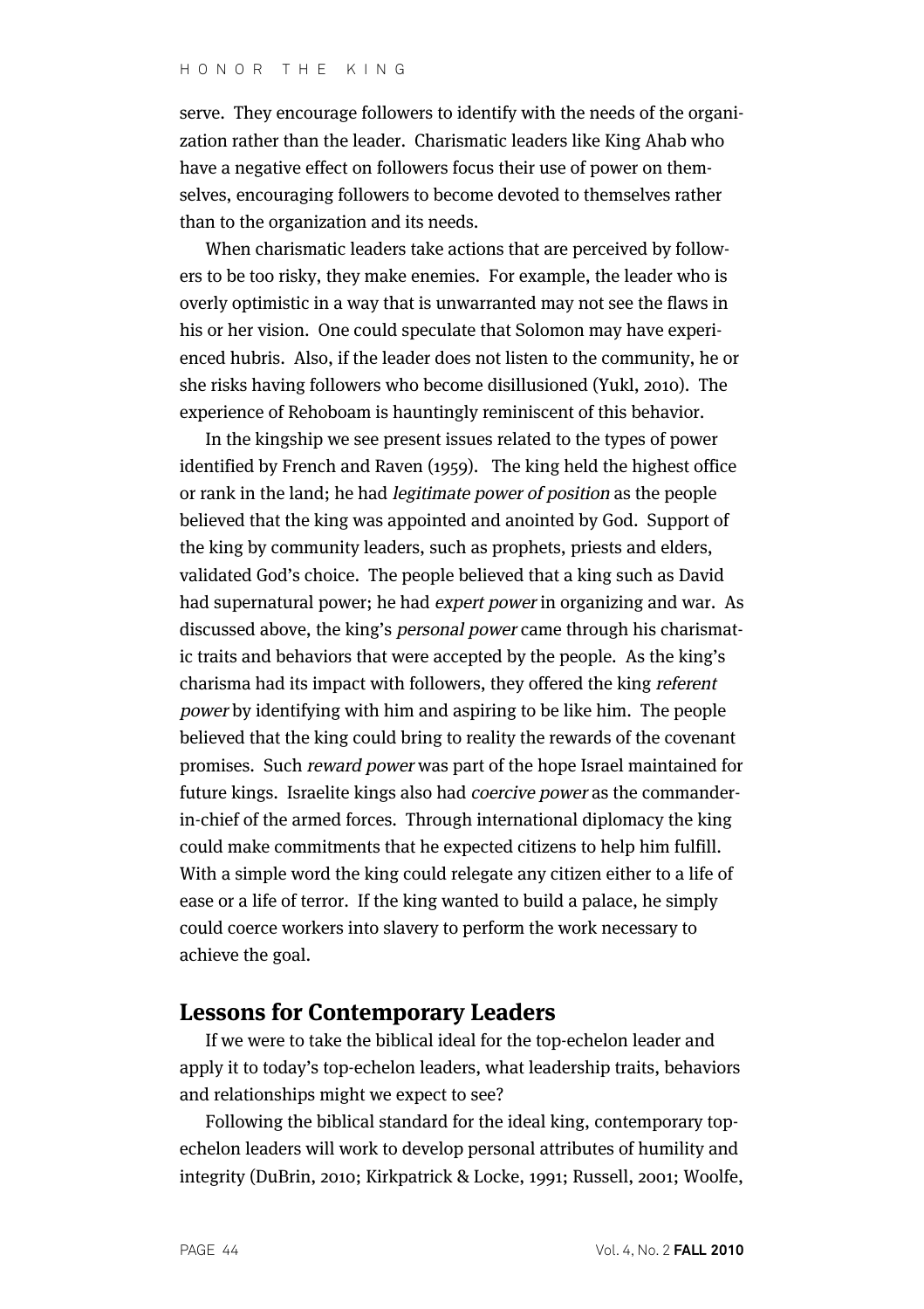2002). From the perspective of morality, the work of the top-level leaders in making decisions and taking actions is primarily a moral activity. Indeed, it is the top-level leader's responsibility to manage the moral values of the organization (Barnard, 1938; Boatright, 1988; Collier, 1959; Hosmer, 2008).

Top-level leaders who follow the biblical ideal will come to see their role as mediators of covenantal moral values in all that the organization does. They will take the lead in evaluating the decisions their organizations face. The more complex the organization, the more top-level leaders will focus on the moral values and ideology which are at the foundation of the organization's mission and vision.

Upper echelon leaders will develop a confident but humble understanding that goals are achieved not because of their personal attributes and actions but because the whole community subjects itself to higher principles. This will require that everyone be willing to be changed. In this personal change, leaders must take the lead. Successful leaders' willingness to be transformed will equal their desire for their organizations to be transformed. The top-echelon leader will come to understand his or her spiritual calling and how this calling is to be used in service to others.

One of the significant dimensions of biblical kingship was the voluntary subjection of the king to structural limitations outlined in Deuteronomy 17. Opportunities for abuse of authority and corruption abound in contemporary organizations (Aguilera & Vadera, 2008). The application of ethical norms in the form of structural constraints is an issue that continues to challenge boards of trustees, particularly where the upper echelon leaders are charismatic. Amassing great numbers of horses, wives and wealth may not be the specific temptations of contemporary top-level leaders of religious organizations; the fundamental principles and the inherent tensions, it seems, still apply, but in contemporary ways. For example, limiting the upper echelon's political power so that such power cannot be used against constituents in a religious nonprofit organization is as important as the political power that may be needed to protect that same organization from attacks of errant ideology or social unrest.

The top leaders in religious nonprofit organizations will not be involved in marrying daughters of upper echelon leaders in other organizations. However, the principle of structurally minimizing the interorganizational entanglements applies when upper echelon leaders participate in interlocking directorates. Interlocking directorates involve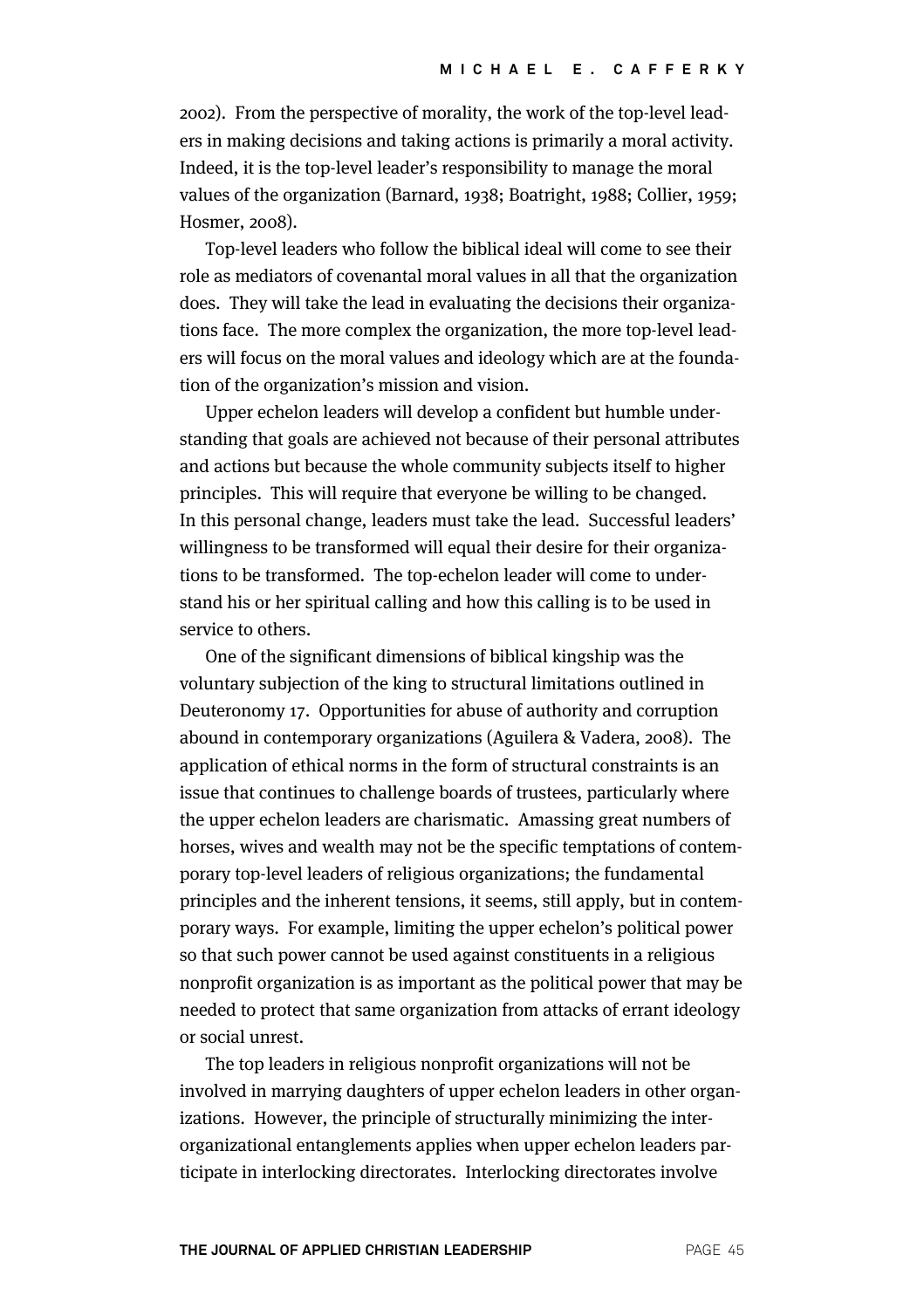the top-echelon leader of one organization sitting as a member of the board of trustees of another organization and vice versa. If the two organizations are dependent upon each other for resources, the interlocking directorates may be needed for coordination of limited resources. At the same time, such interlocking memberships increase the risk of undermining accountability. For example, accountability can be undermined if the administrator of nonprofit organization A limits discussion of the moral issues involved with the allocation of resources in organization B, for fear that when the administrator of organization B comes to his board meeting, he may become an unwanted voice for moral reform.

In terms of leader behaviors and leader-follower relationships, the reader is invited to ponder how a leader's experience would change if he or she participated in an annual service of humility where at that service representatives of the followers subject the leader to open questions regarding the leader's behavior in terms of moral principles. Many contemporary leaders are comfortable calling a town hall-style meeting to discuss the organizational issues and strategic decisions. However, most would avoid personal questions, and most subordinates would avoid asking such questions for fear of reprisal. Top-echelon leaders can achieve this level of openness and integrity only by being firmly and confidently rooted in a standard of morality outside themselves an objective standard that is embraced by followers. For the Christian leader this means firmly grounding the life of the leader in God's Word. Leaders would behave in ways that communicate to followers that the leader is one of them and not part of an elite class of human beings deserving of special treatment. Leaders would be careful not to allow a wide disparity between themselves and followers in terms of personal resources and perks. Top-echelon leaders, if they followed the biblical example of the ideal king, might hold themselves to a standard higher than those subordinates are given.

Table 3 attempts to summarize these and other elements of how the ideal kingship applies to contemporary leadership in terms of personal attributes, behaviors, and relationships.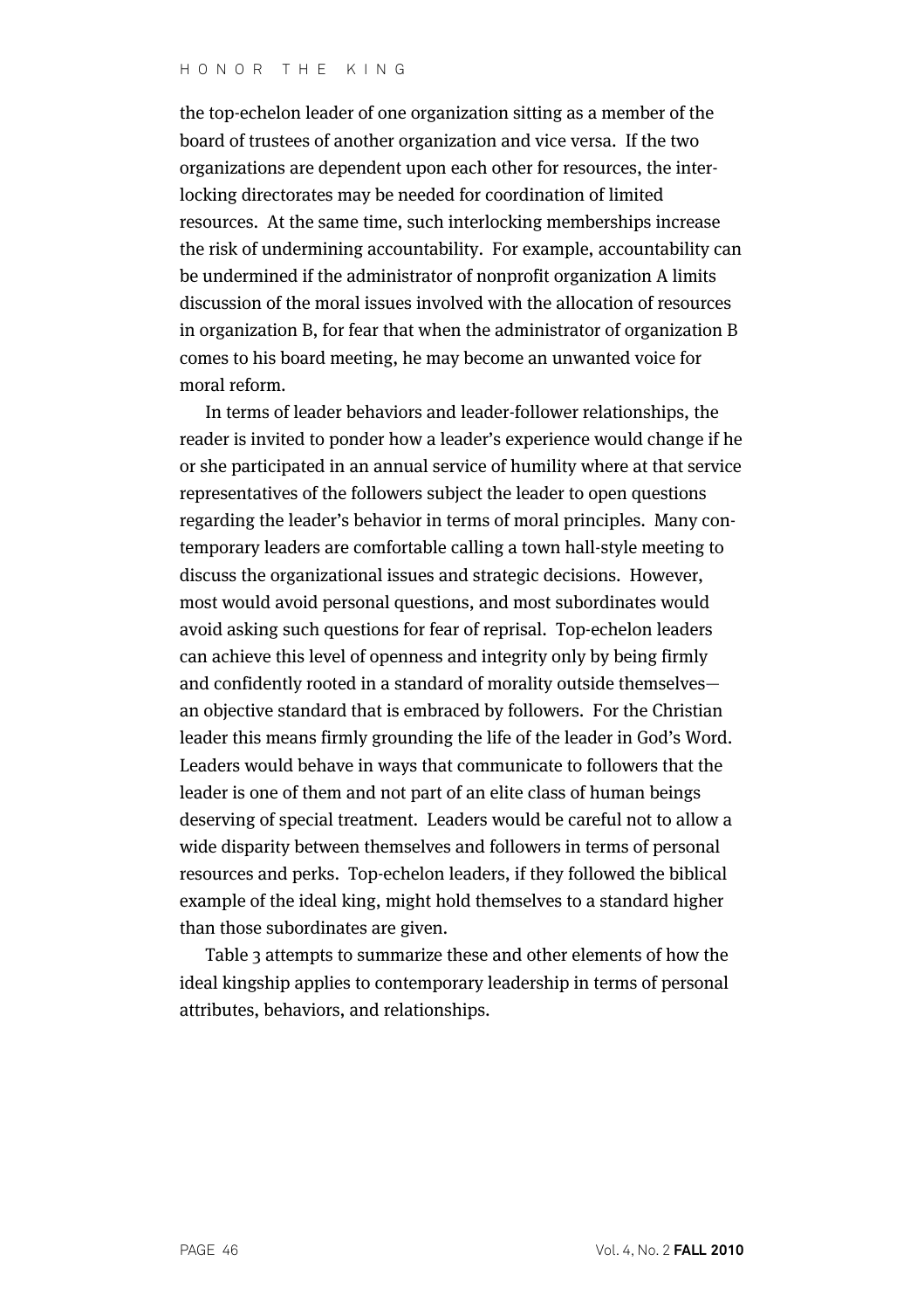# Table 3

# Ideal King and Ideal Leader Comparison

| <b>IDEAL KING</b><br>Chosen from among fellow citizens; fosters<br>long-term covenantal relationship with<br>followers and with those outside the<br>organization | <b>IDEAL LEADER</b><br>Behavior, Relationship: Maintains solid<br>awareness of the close, never-ending<br>connection with the community he or<br>she serves                                                                                                                                                                                                                  |
|-------------------------------------------------------------------------------------------------------------------------------------------------------------------|------------------------------------------------------------------------------------------------------------------------------------------------------------------------------------------------------------------------------------------------------------------------------------------------------------------------------------------------------------------------------|
| Meditates daily on Covenant to maintain<br>a close connection with God, Consult's<br>God's will before taking action                                              | Behavior: Bases leadership on God's<br>revealed will; engages in daily Bible study<br>and meditation to obtain a constant<br>stream of leadership guidance                                                                                                                                                                                                                   |
| Heart and mind transformed by the Holy<br>Spirit                                                                                                                  | Attribute: Heart and mind transformed<br>by the Holy Spirit                                                                                                                                                                                                                                                                                                                  |
| Displays in behavior the personal traits<br>consistent with a renewed heart that fol-<br>lows the covenant                                                        | Behavior: Emulates the principles of the<br>covenant; models the same moral princi-<br>ples that followers should follow                                                                                                                                                                                                                                                     |
| Anointed for spiritual service to Yahweh,<br>who is the ultimate King of the whole<br>earth; annually participates in service<br>of humility                      | Attribute, Behavior, Relationships: Has a<br>clear sense of spiritual calling which<br>drives leadership; recognizes that leader-<br>ship work and relationships are main-<br>tained in service to God; fulfils work that<br>is essentially spiritual in nature; annually<br>participates in service of humility renew-<br>ing commitment to fundamental moral<br>principles |
| An intercessor on behalf of the people;<br>mediator of the process that keeps the<br>Covenant alive in the community                                              | Behavior: Keeps in focus the needs of<br>the community as first priority; acts as<br>a advocate on behalf of the community<br>and its interests                                                                                                                                                                                                                              |
| Success is brought about by divine power<br>and fostering covenantal relationships                                                                                | Attribute: Maintains an awareness that<br>success is not obtained by grasping for<br>earthly political power or reliance on<br>personal talents                                                                                                                                                                                                                              |
| Subjects himself to structural limits on<br>military, foreign relations, and economic<br>power to avoid being a tyrant                                            | Behavior: Places structural limits on<br>power with respect to the community,<br>outside organizations, and personal<br>wealth to avoid abusing power; shares<br>power with followers                                                                                                                                                                                        |
| Works to bring peace (shalom), justice,<br>wellbeing, and harmony for the good of all<br>people who have been created as royalty                                  | Attribute, Behavior: Focuses on the<br>needs of the community instead of only<br>self-interests; treats others with respect<br>and dignity that royalty deserves                                                                                                                                                                                                             |
| Protector and restorer of moral authority;<br>works to administer justice                                                                                         | Behavior: Has the courage to ground<br>decisions on solid moral values; willing<br>to make corrections for previous moral<br>mistakes                                                                                                                                                                                                                                        |
| Leads the people as a shepherd leads<br>flocks                                                                                                                    | Attribute, Behavior: Cares for the<br>community, provides for their needs                                                                                                                                                                                                                                                                                                    |
| Engages in strategic diplomacy, negoti-<br>ates with those outside the community,<br>and protects the community from foreign<br>aggression                        | Behavior: Connects the community<br>with those on the outside: monitors the<br>external environment and engages in<br>diplomacy on behalf of the community                                                                                                                                                                                                                   |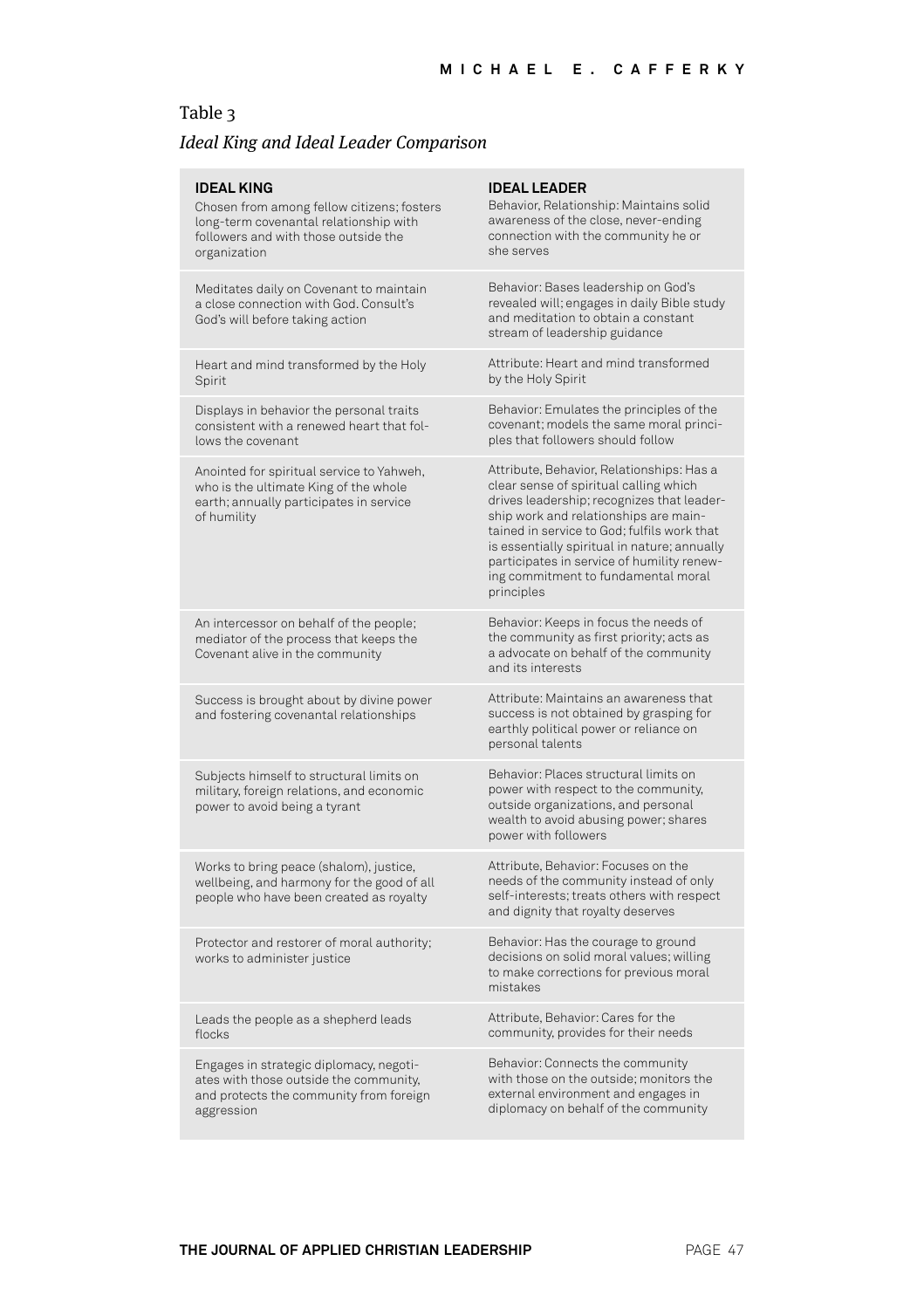Upper echelon leaders will foster long-term covenantal relationships with followers and those outside the organization. A covenant relationship is deeper than one that is based on obligations to perform tasks in exchange for payment. In a covenant relationship, both parties attempt to build trust and loyalty. This requires time. Both seek to do things that will enhance the relationship rather than merely fulfill a list of obligations in a contract. In a covenant, the relationship is paramount and needs faithfulness, nurturing, and loving kindness.

# **Conclusion**

The concept of kingship first appears in Genesis, where human beings are given a divinely-ordained kingly commission. The biblical concept of earthly kingship is rooted in and can never be separated from the earthly king's relationship with the divine heavenly King of the Universe. The selection, anointing and annual renewal of the king's relationship with God and with his citizens increases the richness of the biblical concept of leadership. The internalized values of ancient Israelite citizens played an important role in the acceptance of the king as an effective leader. In the explicit expectations of the king outlined in his role and duties, we find further guidance for contemporary top-echelon leaders. The experience of David, though he was not perfect as a leader, presents the biblical prototype of the ideal king for all followers to emulate. Although they were not perfect in all their ways, Kings Josiah and Hezekiah followed closely the Davidic pattern. From this review we can draw some tentative lessons regarding contemporary Christian leaders in terms of their personal traits, their behaviors, and their relationships with the members of the communities they serve.

## **For Further Research**

The work of evaluating contemporary leadership theory and practice in the light of biblical teaching is far from complete. Reviewing the biblical concept of kingship may provide a useful lens through which to consider contemporary leadership theory and practice. For example, upper echelon theory deserves a review through the lens of biblical kingship. Charismatic leadership theory and transformational leadership are perspectives that also might be reviewed in light of the biblical evidence on kingship.

Other leadership issues deserve a second look through the lens of kingship. For example, the traditional dichotomy of task-orientation vs. relationship-orientation can be reviewed with the principles of ideal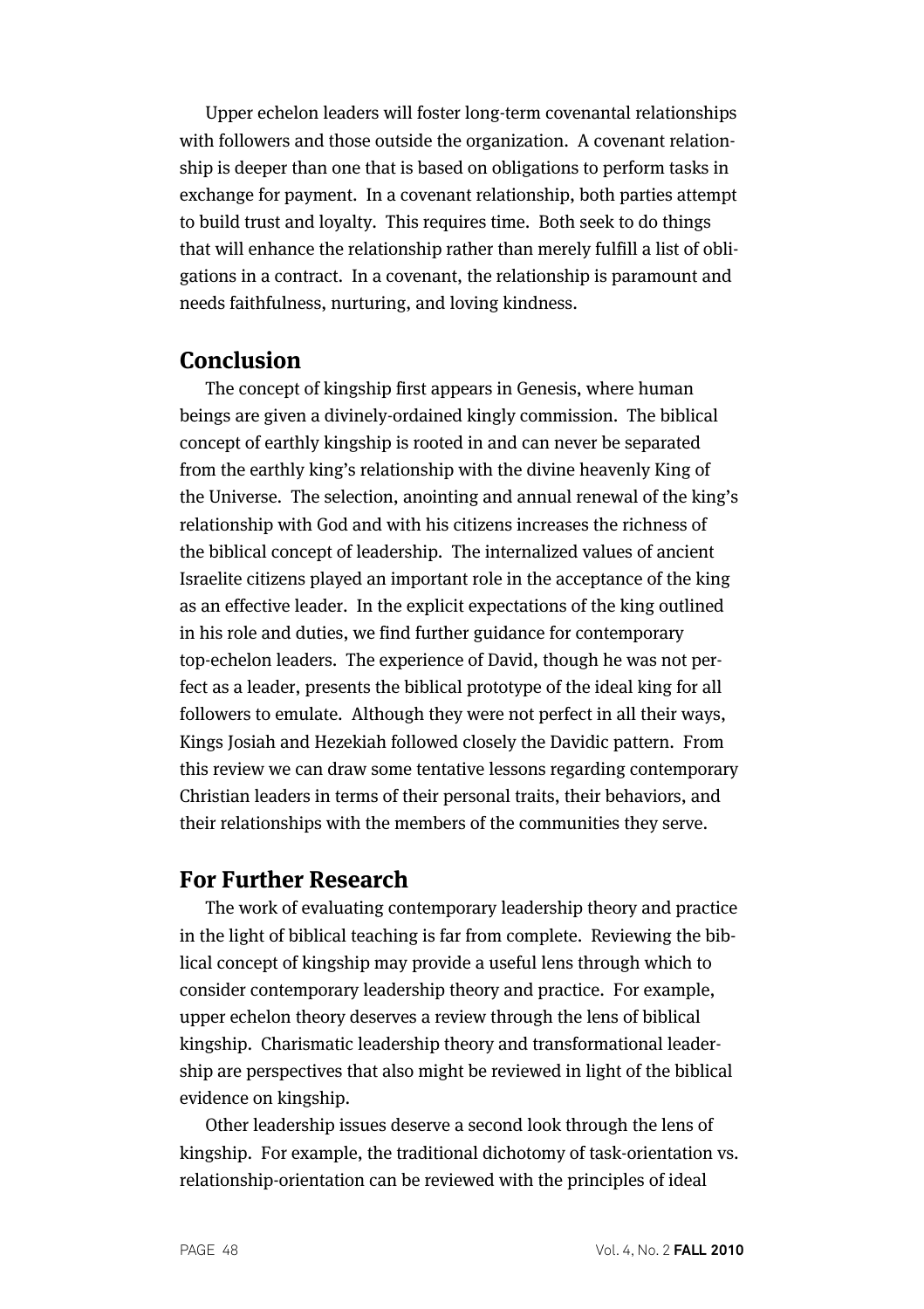kingship in mind. Contingency theories of leadership can be considered from the perspective of the ideal king. The biblical record of kingship appears on the surface to include a focus on traits as well as on relationships.

The definition of leadership should be reviewed in the light of the biblical record of kings and their ideal role. For example, should leadership be defined primarily as influence, as a set of individual leader traits, as a process, or as a relationship? (Northouse, 2007; Rost, 1993; Yukl, 2010). Should leadership be defined primarily in terms of being a protector of covenantal morality? If so, what are the implications for leadership training?

In addition to the conceptual study envisioned above, opportunities for empirical research exist. Descriptive research can add to our understanding of contemporary leader behaviors. For example, what annual renewal activities do contemporary top-echelon leaders employ to refocus their organizations on mission? Are Christian chief executives different from non-Christian counterparts in terms of annual renewal behaviors? What are the typical top-echelon behaviors related to the protection of moral standards for their organizations? To what degree do such behaviors influence lower-level leaders and front-line employees to make moral decisions for their organization? What impact does a top management team retreat have on effectiveness in keeping corporate values in focus during strategic planning? What are the structural limitations that governing boards place on contemporary upper echelon leaders and what tradeoffs exist within the tensions that are created as a result?

Normative research may offer additional avenues for improving our understanding. For example, comparing organizations which have faced legal or public relations challenges due to alleged wrongdoing with organizations in the same sector that lacked these challenges, to what degree, if any, do structural limitations on CEOs act as a measure to prevent moral lapses? Of the three types of structural limitations described in Deuteronomy, which one is the most important for contemporary top-echelon leaders?

#### **References**

- Aguilera, R. V., & Vadera, A. K. (2008). The dark side of authority: Antecedents, mechanisms, and outcomes of organizational corruption. Journal of Business Ethics, 77, 431-449.
- Alexander, T. D. (1998). Royal expectations in Genesis to Kings: The importance for biblical theology. Tyndale Bulletin, 49(2), 191-212.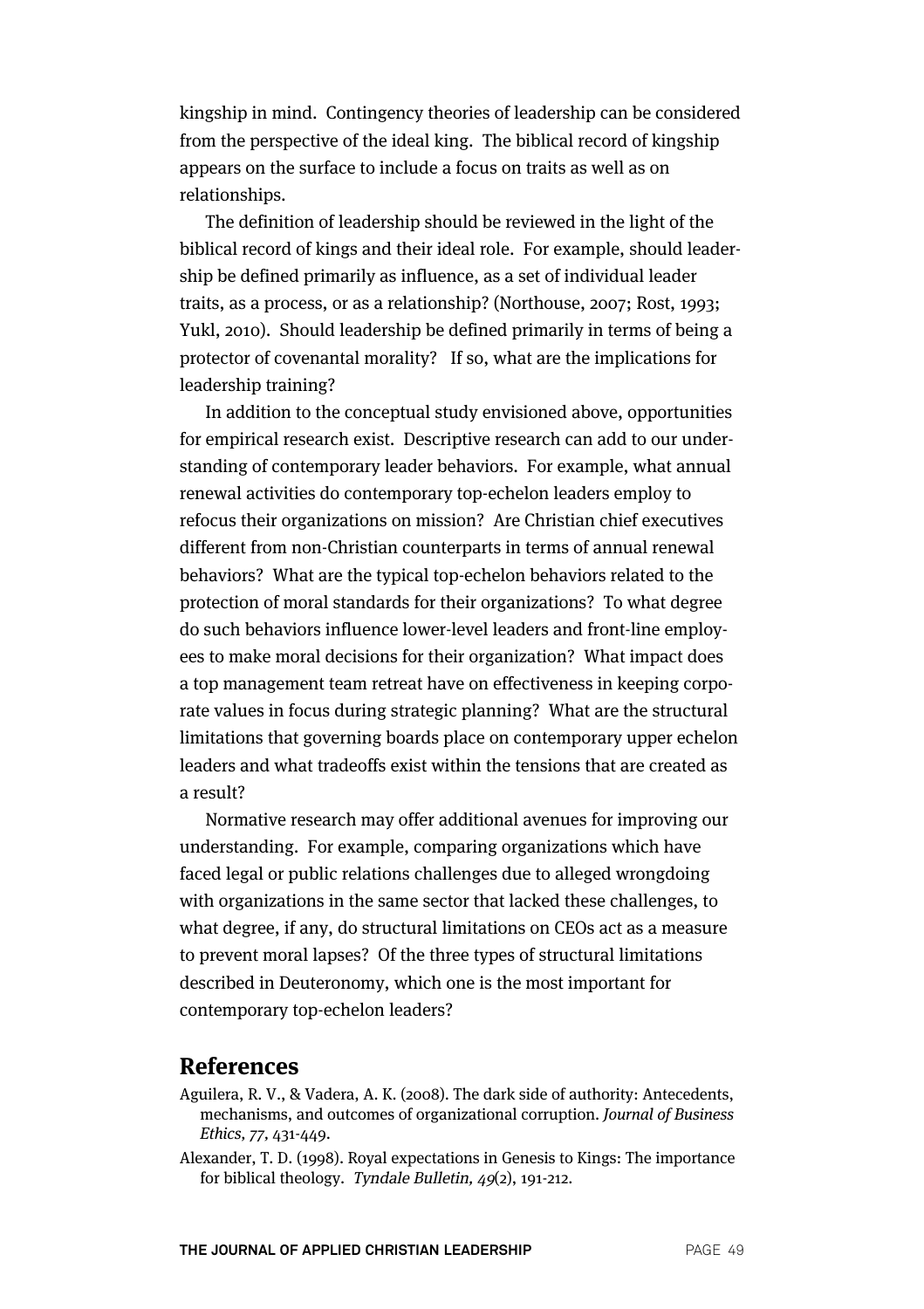- Bandstra, A. J. (1992). A kingship and priests: Inaugurated eschatology in the apocalypse. Calvin Theological Journal, 27(1), 10-25.
- Barnard, C. I. (1938). The functions of the executive. Cambridge, MA: Harvard University Press.
- Bass, B. M. (1985). Leadership and performance beyond expectations. New York, NY: Free Press.
- Bass, B. M. (1990). From transactional to transformational leadership: Learning to share the vision. Organizational Dynamics, 18(3), 19-31.
- Bass, B. M. (1996). A new paradigm of leadership: An inquiry into transformational leadership. Alexandria, VA: U.S. Army Research Institute for the Behavioral and Social Sciences.
- Bauer, D. R. (1995). The kingship of Jesus in the Matthean infancy narrative: A literary analysis. The Catholic Biblical Quarterly, 57(2), 306-323.
- Block, D. I. (2005). The burden of leadership: The Mosaic paradigm of kingship (Deut. 17:14-20). Bibliotheca Sacra, 162(647), 259-278.
- Boatright, J. R. (1988). Ethics and the role of the manager. Journal of Business Ethics,  $7(4)$ , 303-312.
- Bosworth, D. A. (2006). Evaluating King David: Old problems and recent scholarship. The Catholic Biblical Quarterly, 68(1), 191-210.
- Bright, J. (1953). The kingdom of God. Nashville, TN: Abingdon Press.
- Brindle, W. A. (1984). The causes of the division of Israel's kingdom. Bibliotheca Sacra, 141(563), 223-233.
- Brisch, N. (2008). Introduction. In N. Brisch (Ed.), Religion and power: Divine kingship in the ancient world and beyond (pp. 1-12). Chicago, IL: The Oriental Institute of the University of Chicago.
- Brueggemann, W. (1997). Theology of the Old Testament: Testimony, dispute, advocacy. Minneapolis, MN: Fortress Press.
- Burns, J. M. (1978). Leadership. New York, NY: Harper & Row.

Collier, A. T. (1959). Business leadership and a creative society. In E. C. Bursk (Ed.), Religion and business: A new depth dimension in management. New York, NY: Harper & Brothers.

- DuBrin, A. J. (2010). Leadership: Research findings, practice, and skills. Mason, OH: South-Western Cengage Learning.
- Dutcher-Walls, P. (2002). The circumscription of the king: Deuteronomy 17:16-17 in its ancient social context. Journal of Biblical Literature, 121(4), 601-616.
- French, Jr., J. R. P., & Raven, B. H. (1959). The bases of social power. In D. Cartwright (Ed.), Studies in social power (pp. 150-167). Ann Arbor, MI: University of Michigan Press.
- George, M. K. (2002). Yhwh's own heart. The Catholic Biblical Quarterly,  $64(3)$ , 442-459.
- Gray, J. (1961). The kingship of God in the prophets and psalms. Vetus Testamentum, 11(1), 1-29.
- Hambrick, D. C. (2007). Upper echelons theory: An update. Academy of Management Review, 32(2), 334-343.
- Hauer, Jr., C. (1980). The economics of national security in Solomonic Israel. Journal of the Study of the Old Testament, 18, 63-73.
- Hosmer, L. T. (2008). The ethics of management (6th ed.). New York, NY: McGraw-Hill Irwin.